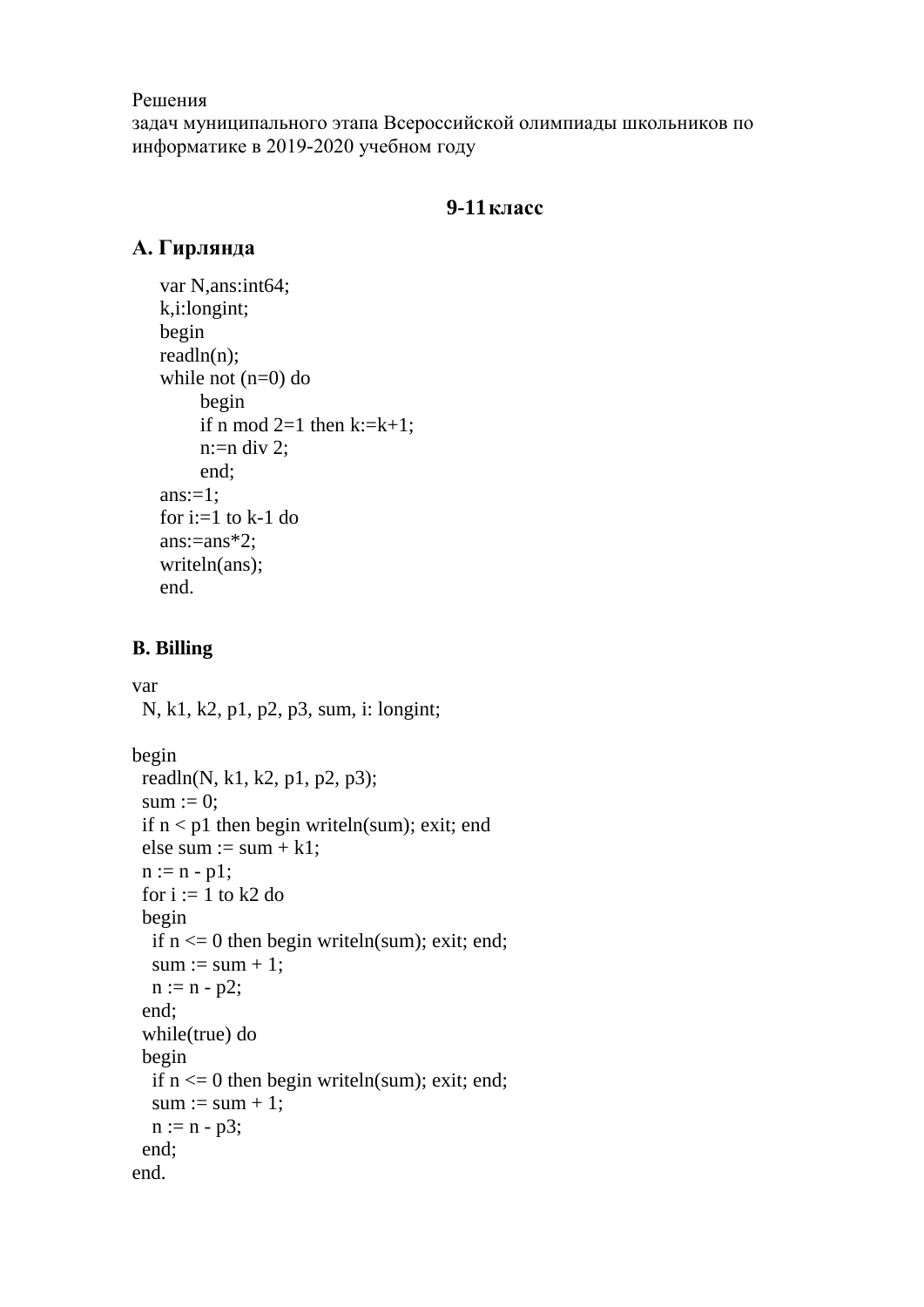# **С. Порядок действий**

```
program sd;
var s,st,viv:string;
  i,tek,j,k,code:integer;
  m:array[1..100] of integer;
Begin
  readln(s);
 tek:=1; st:=s;
 for i:=1 to length(s) do
  Begin
    if s[i]=' Then Begin
          i:=i;
          while s[j] \ll (' \, do Begin
            dec(i);
           End;
          for k:=j to i do
          if s[k]='*'Then begin m[k] :=tek; inc(tek); s[k] := '; end;
           for k:=j to i do
          if s[k]='+'Then begin m[k]:=tek; inc(tek); s[k]:='; end;
          s[i] := ';
          s[j] := ';
        end;
  ENd;
 for i:=1 to length(s) do
  Begin
           if s[i]='*'Then begin m[i]:=tek; inc(tek); end;
  end;
 for i:=1 to length(s) do
   Begin
           if s[i]='+'Then begin m[i]:=tek; inc(tek); end;
  end;
 i:=1;for i:=1 to length(st) do
   Begin
           if (st[i]='#') or (st[i]='(') or (st[i]=')')
           Then viv:=viv+st[i] Else begin
                 while m[i]=0 do
                 inc(i);
```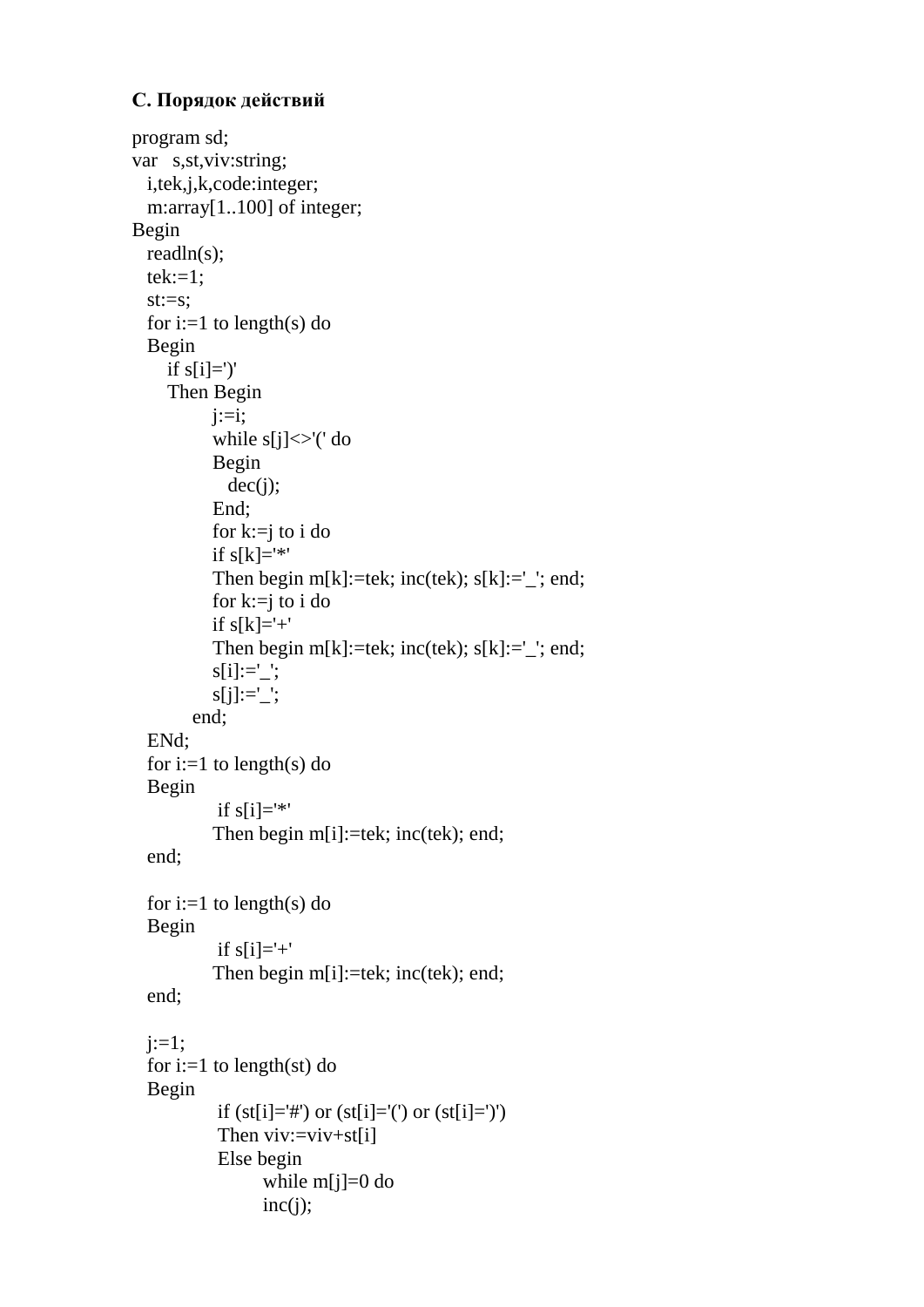```
str(m[i], s);viv:=viv+s;inc(i); end;
 ENd;
 writeln(viv);
```
eND.

### **D. Сдача-2**

```
var
n, s, m, i, j, k, max1, max2, min:longint;
p, q: array[0..20000] of longint;
begin
readln(s);
readln(n);
p[0] := 1;max1 := 0;
for i := 1 to n do
  begin
 read(k);for j := max1 downto 0 do
  if p[i] > 0 then p[i + k] := 1;
 inc(max1, k); end;
readln();
readln(m);
q[s] := 1;max2 := s;
for i := 1 to m do
  begin
 read(k);for j := max2 downto 0 do
  if q[j] > 0 then if (q[j + k] > q[j] + 1) or (q[j + k] = 0) then q[j + k] := q[j] + 1;
 inc(max2, k); end;
readln;
{
for i=1 to max1 do
if p[i] > 0 then write(i,' ');
writeln;
for i=1 to max2 do
if q[i] > 0 then write(i,' (', q[i],')');
writeln;
```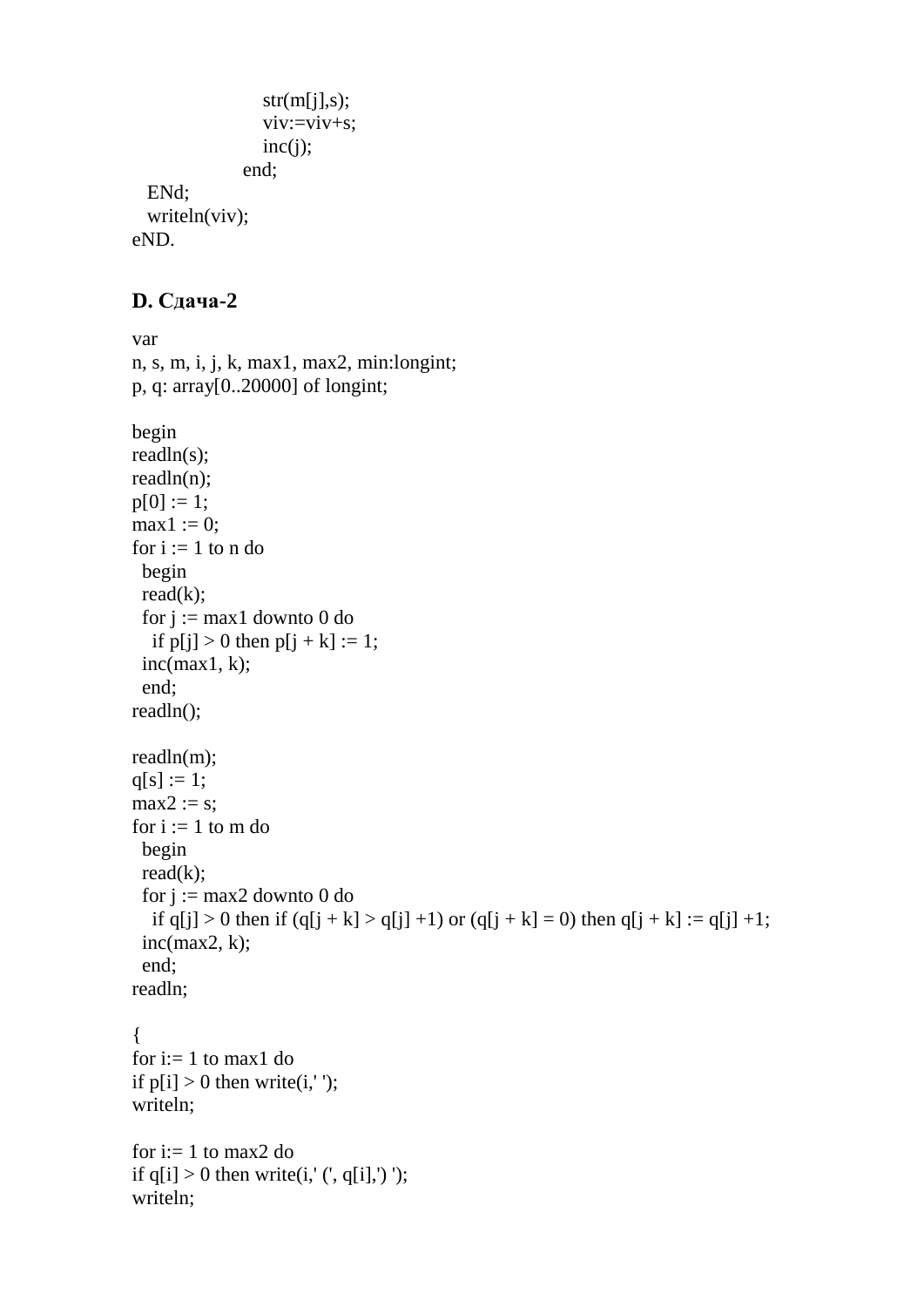}

```
min := 1000000000;
for i:= 1 to 20000 do
if (q[i] > 0) and (p[i] > 0) and (min > q[i]) then min := q[i];
if \min < 1000000000 then writeln(min - 1) else writeln('-1');
```
end.

# **E. Вслепую по лабиринту**

```
var s:string;
   visit:array [-100..100, -100..100] of boolean;
function inp:boolean;
begin
   readln(s);
  if s = 'EMPTY'then inp := true else inp := false; 
end;
procedure dfs(p1, p2:longint);
var f:boolean;
begin
  visit[p1][p2] := true;
  if not visit[p1 - 1][p2] then
      begin
         writeln('NORTH');flush(output);
        if inp then begin dfs(p1 - 1, p2);
         writeln('SOUTH');flush(output);
        f := \text{inp:end}; end;
  if not visit[p1][p2 + 1] then
      begin
         writeln('EAST');flush(output);
        if inp then begin dfs(p1, p2 + 1);
         writeln('WEST');flush(output);
        f := \text{inp:end};
      end;
  if not visit[p1 + 1][p2] then
      begin
         writeln('SOUTH');flush(output);
        if inp then begin dfs(p1 + 1, p2);
         writeln('NORTH');flush(output);
        f := \text{inp:end}; end;
```